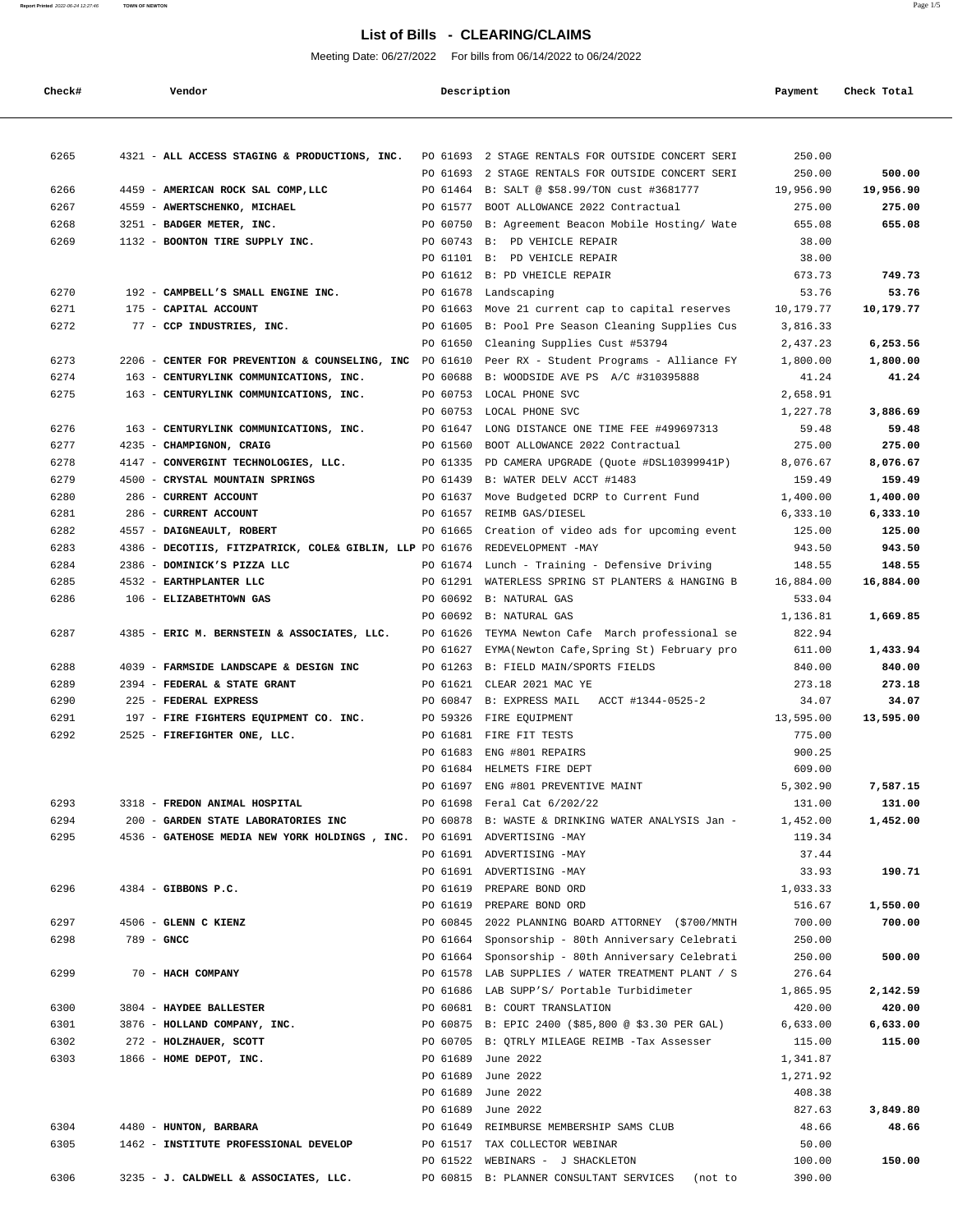# **List of Bills - CLEARING/CLAIMS**

Meeting Date: 06/27/2022 For bills from 06/14/2022 to 06/24/2022

| Check# | Vendor                                        | Description |                                                   | Payment   | Check Total                     |
|--------|-----------------------------------------------|-------------|---------------------------------------------------|-----------|---------------------------------|
|        |                                               | PO 60815    | B: PLANNER CONSULTANT SERVICES<br>(not to         | 780.00    |                                 |
|        |                                               | PO 61630    | Thor Labs- May 2022 Professional service          | 250.00    |                                 |
|        |                                               | PO 61633    | Newton CB, LLC B9.03 L15 - May 2022 Pro           | 500.00    | 1,920.00                        |
| 6307   | 4434 - J.KRAMER LANDSCAPING & SNOWPLOWING LLC | PO 61669    | Inspecting underground utility lines @ T          | 275.00    | 275.00                          |
| 6308   | 1714 - JAEKEL, KENNETH                        | PO 61616    | BOOT ALLOWANCE 2022 Contractual                   | 275.00    | 275.00                          |
| 6309   | $113 - JCPAL$                                 | PO 61635    | ST LIGHTING -MAY                                  | 6,407.99  |                                 |
|        |                                               | PO 61653    | TOWN BLDGS -MAY                                   | 2,495.00  |                                 |
|        |                                               | PO 61654    | W/S ELECTRIC -MAY                                 | 3,940.12  | 12,843.11                       |
| 6310   | 3969 - KAYLANI, SHERRI                        | PO 60706    | B: OTRLY MILEAGE REIMB -Recreation super          | 115.00    | 115.00                          |
| 6311   | 4564 - KEILING, ASHLEY                        | PO 61613    | Preliminary research on Pool Cleaning se          | 200.00    | 200.00                          |
| 6312   | 3711 - KKPR MARKETING & PUBLIC RELATIONS,     | PO 61020    | B: PUBLIC RELATIONS & SPECIAL EVENTS MAR          | 670.00    |                                 |
|        |                                               | PO 61020    | B: PUBLIC RELATIONS & SPECIAL EVENTS MAR          | 670.00    | 1,340.00                        |
| 6313   | 2365 - KRAVE CAFE                             | PO 61692    | $6/27/22$ - Working lunch - Ezone - FDU -         | 194.93    |                                 |
|        |                                               | PO 61692    | $6/27/22$ - Working lunch - Ezone - FDU -         | 194.93    | 389.86                          |
| 6314   | 2532 - LADDEY, CLARK & RYAN, LLP              | PO 60669    | B: PROSECUTOR (\$31,000/12=\$2583.33) (GRE        | 2,875.00  | 2,875.00                        |
| 6315   | 4227 - LAW OFFICE OF DANIEL P. AGATINO, LLC.  | PO 60670    | B: PUBLIC DEFENDER (\$13,500/12=\$1,125) (        | 1,333.33  | 1,333.33                        |
| 6316   | 4556 - LOGAN, ERIN                            | PO 61543    | Creation of video ads for upcoming event          | 125.00    | 125.00                          |
| 6317   | 352 - LUBRICATION ENGINEERS INC               | PO 61687    | OIL & LUBE CUST #C0530901 001                     | 1,251.00  | 1,251.00                        |
| 6318   | 1566 - MAIN POOL & CHEMICAL COMPANY, INC.     | PO 60863    | B: SODA ASH/ Liquid Sodium Carbonate (\$6         | 2,814.00  |                                 |
|        |                                               | PO 60866    | B: SULFUR DIOXIDE (\$15,549 @ \$1.42 PER L        | 1,065.00  |                                 |
|        |                                               | PO 60867    | B: LIQUID SODIUM HYPOCHLORITE/CHLORINE (          | 973.50    |                                 |
|        |                                               | PO 60868    | B: LIQUID CHLORINE/GAS (\$9,636 @ \$0.88 P        | 924.00    | 5,776.50                        |
| 6319   | 4548 - MANUFACTURERS EDGE INC                 | PO 61525    | Pulsatron Model LMK5TA - VTC3 - 500               | 3,050.06  | 3,050.06                        |
| 6320   | 496 - MICROSYSTEMS-NJ COM, LLC.               | PO 61666    | SOFTWARE MAINTENANCE FOR 2022                     | 1,500.00  | 1,500.00                        |
| 6321   | 1231 - MILLER, JASON                          | PO 60707    | B: QTRLY MILEAGE REIMB -OEM/DEPUTY FIRE           | 200.00    | 200.00                          |
| 6322   | 1613 - MITCHELL HUMPHREY INC.                 | PO 61557    | FSS PROPERTY MAINT TRAINING                       | 600.00    | 600.00                          |
| 6323   | 3450 - MORRIS ASPHALT SUPPLY, LLC             | PO 61679    | Asphalt/Sewer Rpr                                 | 509.52    | 509.52                          |
| 6324   | 199 - NEOPOST LEASING, INC.                   | PO 61659    | POSTAGE POSTAGE MACH                              | 3,000.00  |                                 |
|        |                                               | PO 61659    | POSTAGE POSTAGE MACH                              | 5,000.00  | 8,000.00                        |
| 6325   | 170 - NEWTON BOARD OF EDUCATION               | PO 60666    | SCHOOL TAX (JAN-JUNE) 2022 -                      |           | 1, 110, 506. 49 1, 110, 506. 49 |
| 6326   | 240 - NEWTON FIRST AID SQUAD                  | PO 60722    | B. 2022 CONTRIBUTION (\$25,000)                   | 6, 250.00 | 6,250.00                        |
| 6327   | 240 - NEWTON FIRST AID SQUAD                  | PO 61660    | CPR/AED TRAINING DPW/WS                           | 280.00    | 280.00                          |
| 6328   | 3894 - Newton Medical Center Foundation       | PO 61490    | 3 AED Parks                                       | 2,250.00  | 2,250.00                        |
| 6329   | 4519 - NEXGEN POWER EQUIPMENT INC.            | PO 60951    | B. RECYLC MAINT RENEW 2/2022-12/2022              | 190.00    | 190.00                          |
| 6330   | 4350 - NW FINANCIAL GROUP LLC                 | PO 60377    | Capped Fee Study - SCCC/Newton Collabora          | 1,520.00  | 1,520.00                        |
| 6331   | 2718 - OSWIN III WILLIAM                      | PO 61563    | BOOT ALLOWANCE 2022 Contractual                   | 275.00    | 275.00                          |
| 6332   | 1751 - OSWIN TERESA ANN                       | PO 61640    | Mileage for Primary Election                      | 13.16     | 13.16                           |
| 6333   | 64 - PELLOW, HAROLD & ASSO, INC.              | PO 61620    | ENGINEERING                                       | 636.70    |                                 |
|        |                                               | PO 61620    | ENGINEERING                                       | 1,686.33  |                                 |
|        |                                               | PO 61620    | ENGINEERING                                       | 810.00    |                                 |
|        |                                               | PO 61625    | TEYMA (Newton Cafe, Spring St) - February         | 168.75    |                                 |
|        |                                               | PO 61628    | WATER ST HOLDING - April 2022 Professio           | 168.75    |                                 |
|        |                                               | PO 61629    | Sussex Realty I, LLC April 2022 Professio         | 880.00    | 4,350.53                        |
| 6334   | 64 - PELLOW, HAROLD & ASSO, INC.              |             | PO 61631 Thor Labs- April 2022 Professional servi | 1,080.00  |                                 |
|        |                                               |             | PO 61632 Thor Labs - April Professional services  | 472.50    |                                 |
|        |                                               |             | PO 61643 PLANNING BOARD - OE - CONSULTANT SERVICE | 33.75     | 1,586.25                        |
| 6335   | 2788 - PENTELEDATA                            | PO 60696    | <b>B: INTERNET</b><br>ACCT #1871584               | 159.95    |                                 |
|        |                                               | PO 60696    | <b>B: INTERNET</b><br>ACCT #1871584               | 159.95    | 319.90                          |
| 6336   | 4204 - PLANET NETWORKS INC.                   | PO 60819    | B: INTERNET Water/Sewer Buildings 2022            | 609.90    |                                 |
|        |                                               | PO 60821    | B: INTERNET est. \$339.90 x 12 = \$4077.90 I      | 219.95    | 829.85                          |
| 6337   | 4554 - POW-R MOLE SALES LLC                   | PO 61538    | Leak Detection Equipment and Accessories          | 4,721.72  | 4,721.72                        |
| 6338   | 3435 - PRIME LUBE, INC.                       | PO 61582    | FUEL ADDITIVE DRUM CUST #00-0012272               | 486.00    | 486.00                          |
| 6339   | 4203 - RAPID PUMP                             |             | PO 61254 WTP/Contractual Maintenance 2022         | 1,743.86  |                                 |
|        |                                               |             | PO 61255 WWTP/Contractual Maintenance 2022        | 2,312.90  |                                 |
|        |                                               |             | PO 61688 Rpr Timers/WWTP                          | 1,784.22  | 5,840.98                        |
| 6340   | 4441 - SALON FIG                              | PO 61700    | 2022 Miss Newton Runner-up Prize                  | 100.00    | 100.00                          |
| 6341   | $126$ - SCMUA                                 |             | PO 61551 NHN 6/6/2022                             | 116.15    | 116.15                          |
| 6342   | 4424 - SKAE POWER SOLUTIONS, LLC              | PO 61534    | UPS 10kW Galaxy System/Annual Contract 7          | 8,608.00  | 8,608.00                        |
| 6343   | 4465 - SKYLAND PROMTONS INC                   | PO 61489    | Pool Giveaways 2022 - t-shirts                    | 560.00    | 560.00                          |
| 6344   | 3993 - SLOAN, JAMES P.                        | PO 60667    | B: 2022 JUDGE (\$37,886.00/12=\$3,157.17)         | 3,573.83  | 3,573.83                        |
| 6345   | 1489 - SMALLEY, JOHN H                        | PO 60659    | B: 2022 SVC'S WTP (17,250/12=\$1,437.50/          | 1,437.50  | 1,437.50                        |
| 6346   | 3117 - SOME'S WORLD WIDE UNIFORMS, INC.       |             | PO 61611 SO UNIFORM                               | 307.00    | 307.00                          |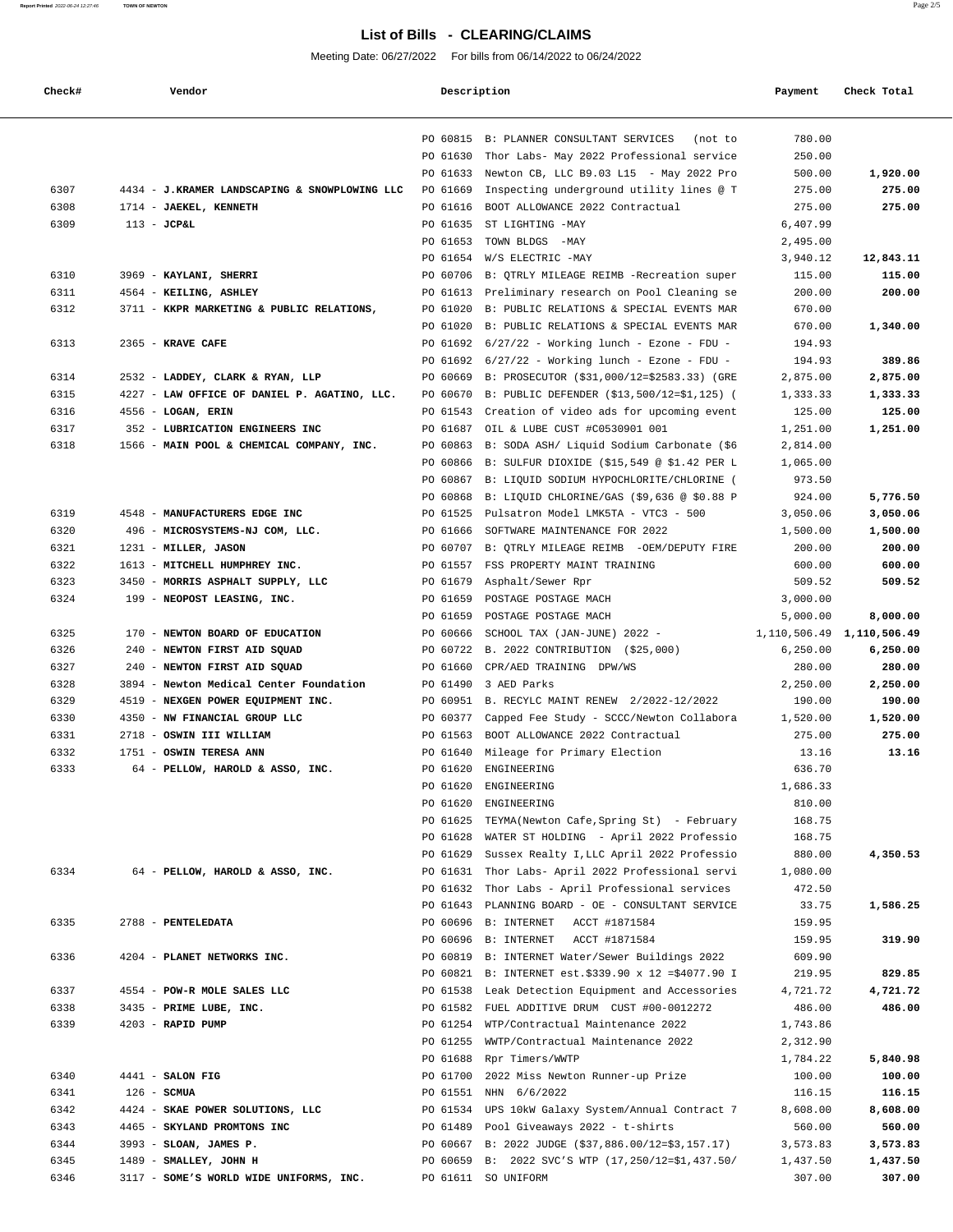#### **Report Printed** 2022-06-24 12:27:46 **TOWN OF NEWTON** Page 3/5

# **List of Bills - CLEARING/CLAIMS**

Meeting Date: 06/27/2022 For bills from 06/14/2022 to 06/24/2022

| Check# | Vendor                                   | Description |                                                   | Payment   | Check Total |
|--------|------------------------------------------|-------------|---------------------------------------------------|-----------|-------------|
| 6347   | $2257 - STAPLES$                         |             | PO 60782 B: OFFICE SUPPLIES                       | 96.99     | 96.99       |
| 6348   | 43 - STAPLES CREDIT PLAN, INC.           |             | PO 61617 Pool Supplies                            | 64.44     |             |
|        |                                          | PO 61646    | CHAIR MAT CFO                                     | 49.99     |             |
|        |                                          | PO 61670    | WTP Office Supplies                               | 103.88    | 218.31      |
| 6349   | 146 - STATE OF NEW JERSEY - PWT          | PO 61645    | 2NDt Otr W/S Tax                                  | 407.57    | 407.57      |
| 6350   | 3897 - SYNCHRONY BANK                    |             | PO 61204 B: PD/DISPATCH SUPPLIES                  | 193.12    |             |
|        |                                          |             | PO 61427 Misc office supplies - 2 Clocks          | 14.99     |             |
|        |                                          | PO 61427    | Misc office supplies - 2 Clocks                   | 14.99     |             |
|        |                                          | PO 61497    | May 2022 - Face Masks - 50 pack x2                | 14.39     |             |
|        |                                          | PO 61497    | May 2022 - Face Masks - 50 pack x2                | 14.39     |             |
|        |                                          |             | PO 61499 Presentation binder for Annual Report    | 3.49      |             |
|        |                                          | PO 61499    | Presentation binder for Annual Report             | 3.50      | 258.87      |
| 6351   | 3897 - SYNCHRONY BANK                    |             | PO 61505 Pool Fan                                 | 89.99     |             |
|        |                                          |             | PO 61539 KEYCHAIN SET -FIRE                       | 11.68     |             |
|        |                                          |             | PO 61593 Miscellaneous office/breakroom supplies, | 104.68    |             |
|        |                                          |             | PO 61593 Miscellaneous office/breakroom supplies, | 104.66    |             |
|        |                                          |             | PO 61651 A-Frame Signs for Newton Day & other eve | 47.93     | 358.94      |
| 6352   | 3897 - SYNCHRONY BANK                    |             | PO 61651 A-Frame Signs for Newton Day & other eve | 47.94     | 47.94       |
| 6353   | $1218$ - TCTANJ                          |             | PO 61516 Webinar on WS arrearage                  | 50.00     | 50.00       |
| 6354   | 3851 - THE CANNING GROUP, LLC.           | PO 60658    | B: QPA PURCHASING 2022 (\$6,500/12=\$541.         | 541.67    | 541.67      |
| 6355   | 4562 - THE UPTOWN GETDOWNS LLC           |             | PO 61641 OUTSIDE CONCERT SERIES JULY 16TH (RAIN D | 1,000.00  | 1,000.00    |
| 6356   | 217 - TIMMERMAN COMPANY, INC.            | PO 61668    | SWEEPERS PARTS                                    | 1,708.62  | 1,708.62    |
| 6357   | 4565 - TITLE AGENCY OF NEW JERSEY, INC.  | PO 61634    | REFUND TAX OVER PAYMENT                           | 733.35    |             |
|        |                                          | PO 61690    | REFUND TAX OVER PAYMENT                           | 733.35    | 1,466.70    |
| 6358   | 4508 - TORRES, JUDY A                    | PO 61550    | HOTEL REIMBURSEMENT                               | 229.62    | 229.62      |
| 6359   | 2880 - TRACTOR SUPPLY                    | PO 61680    | Tent Straps                                       | 508.91    | 508.91      |
| 6360   | 2109 - TREASURER S/NJ FIRE SAFTY         |             | PO 61662 Life Hazard Use/ BFCE Registration Fee/  | 646.00    | 646.00      |
| 6361   | 521 - TRUST ACCOUNT, TOWN OF NEWTON      | PO 61638    | Move 22 Budgeted Accum. Ab to Trust               | 20,000.00 | 20,000.00   |
| 6362   | 4305 - UGI ENERGY SERVICES LLC           | PO 60693    | B: NATURAL GAS                                    | 297.42    |             |
|        |                                          |             | PO 60693 B: NATURAL GAS                           | 542.31    | 839.73      |
| 6363   | 4130 - UNITED FIRE PROTECTION CORP.      | PO 61675    | REPAIR FIRE ALARM/ Inspection WTP                 | 3,693.28  | 3,693.28    |
| 6364   | 1280 - VERIZON WIRELESS, INC.            |             | PO 60694 B: CELL PHONES<br>ACCT #882571077-0001   | 84.49     |             |
|        |                                          |             | PO 60694 B: CELL PHONES<br>ACCT #882571077-0001   | 1,418.25  | 1,502.74    |
| 6365   | $1500 - WALMART$                         |             | PO 61656 FOOD CONCESSION STAND POOL               | 753.00    | 753.00      |
| 6366   | 633 - WEIS MARKETS, INC.                 | PO 61587    | GIVEWAYS FOR NEWTON DAY - JUNE 11, 2022           | 22.97     | 22.97       |
| 6367   | 3726 - WITMER PUBLIC SAFTEY GROUP, iINC. |             | PO 60087 HOSE & WATERFLOW                         | 2,340.00  |             |
|        |                                          |             | PO 61682 SPECTACLE KIT                            | 461.93    | 2,801.93    |

### **Summary By Account**

| <b>ACCOUNT</b> | DESCRIPTION                             | <b>CURRENT YR</b> | APPROP. YEAR NON-BUDGETARY | CREDIT       |
|----------------|-----------------------------------------|-------------------|----------------------------|--------------|
|                |                                         |                   |                            |              |
| 100135         | INTERFUND RECEIVABLE - STATE/FED GRANTS |                   | 273.18                     |              |
| 100137         | INTERFUND RECEIVABLE - PARK AUTHORITY   |                   | 38.01                      |              |
| 101235         | TAX OVERPAYMENTS                        |                   | 1,466.70                   |              |
| 101265         | DUE NEWTON BOE - SCHOOL TAX PAYABLE     |                   | 1,110,506.49               |              |
| 101299         | Due to Clearing                         |                   | 0.00                       | 1,235,104.37 |
| 1050200        | TOWN MANAGER'S OFFICE - OTHER EXPENSES  | 1,573.40          |                            |              |
| 1051200        | TOWN CLERK'S OFFICE - OTHER EXPENSES    | 3,199.00          |                            |              |
| 1051500        | ELECTIONS - OTHER EXPENSES              | 90.48             |                            |              |
| 1054200        | FINANCE ADMINISTRATION - OTHER EXPENSES | 49.99             |                            |              |
| 1055200        | ASSESSMENT OF TAXES - OTHER EXPENSES    | 1,615.00          |                            |              |
| 1056200        | COLLECTION OF TAXES - OTHER EXPENSES    | 50.00             |                            |              |
| 1058200        | LEGAL SERVICES - OTHER EXPENSES         | 3,708.33          |                            |              |
| 1059200        | MUNICIPAL COURT - OTHER EXPENSES        | 420.00            |                            |              |
| 1060200        | ENGINEERING - OTHER EXPENSES            | 810.00            |                            |              |
| 1061200        | BUILDINGS & GROUNDS - OTHER EXPENSES    | 4,053.90          |                            |              |
| 1062200        | PLANNING BOARD - OTHER EXPENSES         | 733.75            |                            |              |
| 1064200        | COMMUNITY DEVELOPMENT - OTHER EXPENSES  | 455.00            |                            |              |
|                |                                         |                   |                            |              |

-------------

TOTAL **1,355,927.00**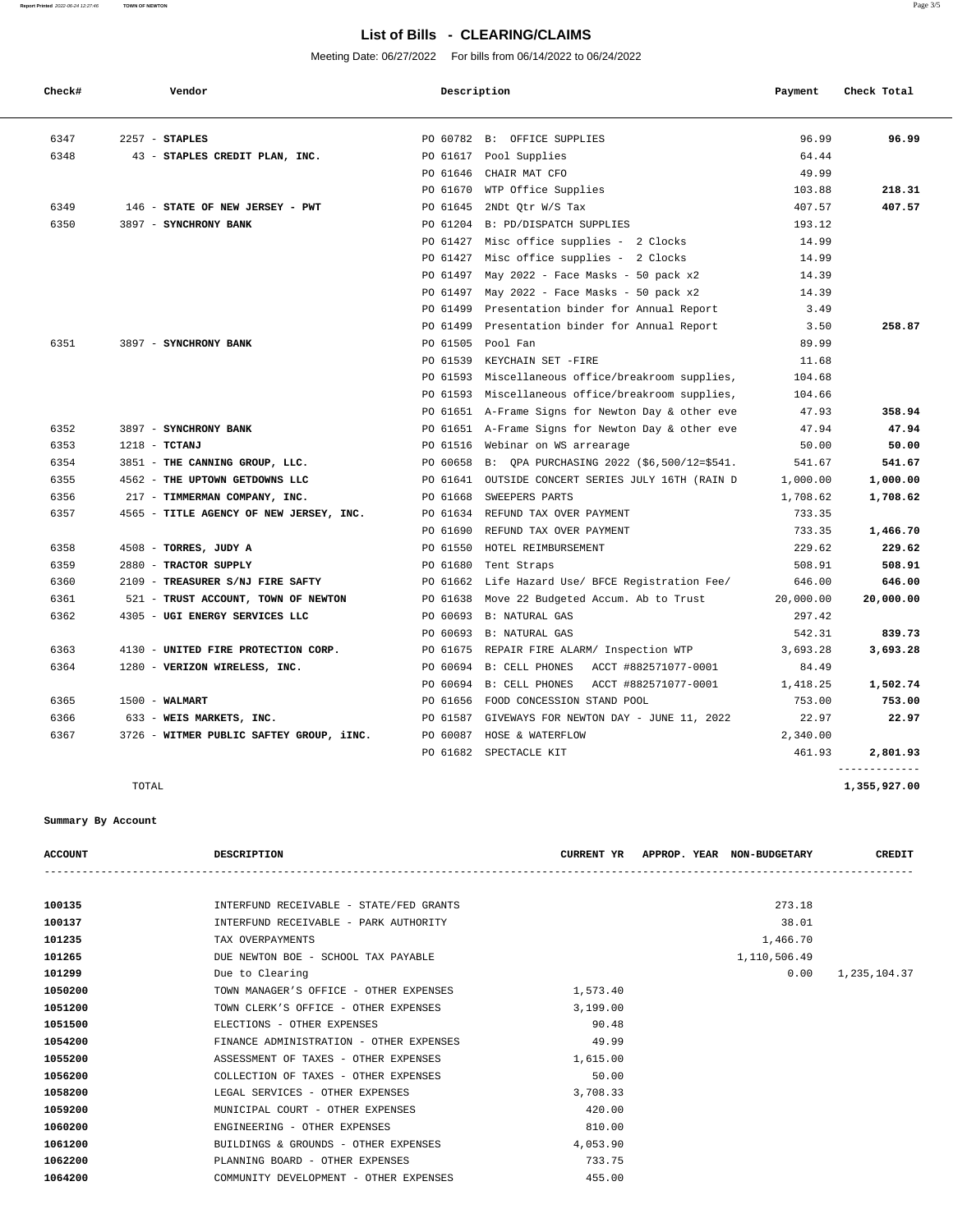| 1070200                              | OTHER INSURANCE PREMIUMS - OTHER EXPENSE                              | 775.00                |           |                                                                                  |                                                     |
|--------------------------------------|-----------------------------------------------------------------------|-----------------------|-----------|----------------------------------------------------------------------------------|-----------------------------------------------------|
|                                      | FIRE DEPARTMENT - OTHER EXPENSES                                      | 1,082.61              |           |                                                                                  |                                                     |
| 1070200A                             | (2021) FIRE DEPARTMENT - OTHER EXPENSES                               |                       | 2,340.00  |                                                                                  |                                                     |
| 1074200                              | POLICE DEPARTMENT - OTHER EXPENSES                                    | 759.75                |           |                                                                                  |                                                     |
| 1074300                              | COMMUNICATIONS CENTER - OTHER EXPENSES                                | 126.98                |           |                                                                                  |                                                     |
| 1076200                              | AID TO FIRST AID ORGANIZATION - OTHER EX                              | 6,250.00              |           |                                                                                  |                                                     |
| 1077500                              | CODE ENFORCEMENT - OTHER EXPENSES                                     | 600.00                |           |                                                                                  |                                                     |
| 1078200                              | EMERGENCY MANAGEMENT - OTHER EXPENSES                                 | 200.00                |           |                                                                                  |                                                     |
| 1080200<br>1081200                   | ROAD REPAIR & MAINT - OTHER EXPENSES<br>SNOW REMOVAL - OTHER EXPENSES | 2,723.62<br>19,956.90 |           |                                                                                  |                                                     |
| 1083300                              | VEHICLE MAINTENANCE - OTHER EXPENSES                                  | 7,438.88              |           |                                                                                  |                                                     |
| 1085200                              | OCCUPATIONAL HEALTH - OTHER EXPENSES                                  | 280.00                |           |                                                                                  |                                                     |
| 1087200                              | RECREATION - OTHER EXPENSES                                           | 215.00                |           |                                                                                  |                                                     |
| 1089200                              | UTILITY EXP/BULK PURCH - OTHER EXPENSES                               | 15,791.63             |           |                                                                                  |                                                     |
| 1090200                              | SWIMMING POOL - OTHER EXPENSES                                        | 4,809.12              |           |                                                                                  |                                                     |
| 1091200                              | PARKS & PLAYGROUNDS - OTHER EXPENSES                                  | 3,338.27              |           |                                                                                  |                                                     |
| 1092200                              | CELEBRATION OF PUBLIC EVENTS - OE                                     | 659.61                |           |                                                                                  |                                                     |
| 1094710A                             | (2021) INTERLOCAL- PARKING AUTHORITY                                  |                       | 1,520.00  |                                                                                  |                                                     |
| 1094798                              | INTERLOCAL - GREEN TWP COURT                                          | 4,073.83              |           |                                                                                  |                                                     |
| 1095200                              | CAPITAL IMPROVEMENTS - OTHER EXPENSES                                 | 9,345.17              |           |                                                                                  |                                                     |
| 1095200A                             | (2021) CAPITAL IMPROVEMENTS - OTHER EXPENSES                          |                       | 23,774.77 |                                                                                  |                                                     |
| TOTALS FOR                           | <b>CURRENT FUND</b>                                                   |                       |           | -------------------------------<br>95,185.22 27,634.77 1,112,284.38 1,235,104.37 |                                                     |
|                                      |                                                                       |                       |           |                                                                                  |                                                     |
| 111200                               | APPROPRIATED RESERVES FOR GRANTS                                      |                       |           | 19,627.78                                                                        |                                                     |
| 111299                               | Due to Clearing                                                       |                       |           | 0.00                                                                             | 19,627.78                                           |
|                                      |                                                                       |                       |           |                                                                                  |                                                     |
| TOTALS FOR                           | FEDERAL/STATE GRANTS                                                  | 0.00                  | 0.00      |                                                                                  | 19,627.78 19,627.78                                 |
| 301299                               | Due to Clearing                                                       |                       |           | 0.00                                                                             | 3,247.38                                            |
| 3092101                              | ORD 2021-7 VARIOUS IMP                                                | 408.38                |           |                                                                                  |                                                     |
| 3092202                              | ORD 2022-13 SIDEWALKS RT 206/WATER ST                                 | 2,051.98              |           |                                                                                  |                                                     |
| 3092203                              | ORD 2022-14 VAR CAP IMP.                                              | 787.02                |           |                                                                                  |                                                     |
| TOTALS FOR                           | CAPITAL                                                               | 3,247.38              | 0.00      | 0.00                                                                             | 3,247.38                                            |
|                                      |                                                                       |                       |           |                                                                                  |                                                     |
|                                      | DUE TO CLEARING                                                       |                       |           | 0.00                                                                             |                                                     |
| 601299                               |                                                                       |                       |           |                                                                                  | 90,637.76                                           |
| 6051100                              | W&S OPERATING - TOTAL SALARY & WAGES                                  | 20,000.00             |           |                                                                                  |                                                     |
|                                      | W&S OPERATING - TOTAL OTHER EXPENSES                                  | 69,237.76             |           |                                                                                  |                                                     |
|                                      | W&S STAT EXPEND - DCRP                                                | 1,400.00              |           |                                                                                  |                                                     |
|                                      | WATER/SEWER UTILITY                                                   | 90,637.76             | 0.00      | 0.00                                                                             | 90,637.76                                           |
| 6051200<br>6093294<br>TOTALS FOR     |                                                                       |                       |           |                                                                                  |                                                     |
|                                      | DUE TO CLEARING<br>ORD 2022-12 WS IMP. FULLY FUNDED                   | 554.11                |           | 0.00                                                                             | 554.11                                              |
|                                      | WATER/SEWER CAPITAL                                                   | 554.11                | 0.00      | 0.00                                                                             | 554.11                                              |
| 611299<br>6192203<br>TOTALS FOR      |                                                                       |                       |           |                                                                                  |                                                     |
|                                      | RES RECREATION (ALL)                                                  |                       |           | 1,801.66                                                                         |                                                     |
|                                      | DUE TO CLEARING                                                       |                       |           | 0.00                                                                             |                                                     |
|                                      | ENGINEER REVIEW FEES                                                  |                       |           | 2,982.69                                                                         |                                                     |
| 711208<br>711299<br>711440<br>711700 | REDEVELOPMENT ESCROW FEES                                             |                       |           | 1,802.50                                                                         |                                                     |
|                                      | <b>TRUST</b>                                                          | 0.00                  | 0.00      | 6,586.85                                                                         |                                                     |
| TOTALS FOR                           |                                                                       |                       |           |                                                                                  |                                                     |
| 721299<br>721359                     | DUE TO CLEARING<br>WATER ST HOLDING (10/19)                           |                       |           | 0.00<br>168.75                                                                   | 6,586.85<br>-----------------<br>6,586.85<br>168.75 |
|                                      |                                                                       |                       |           |                                                                                  |                                                     |

 **ACCOUNT DESCRIPTION CURRENT YR APPROP. YEAR NON-BUDGETARY CREDIT**